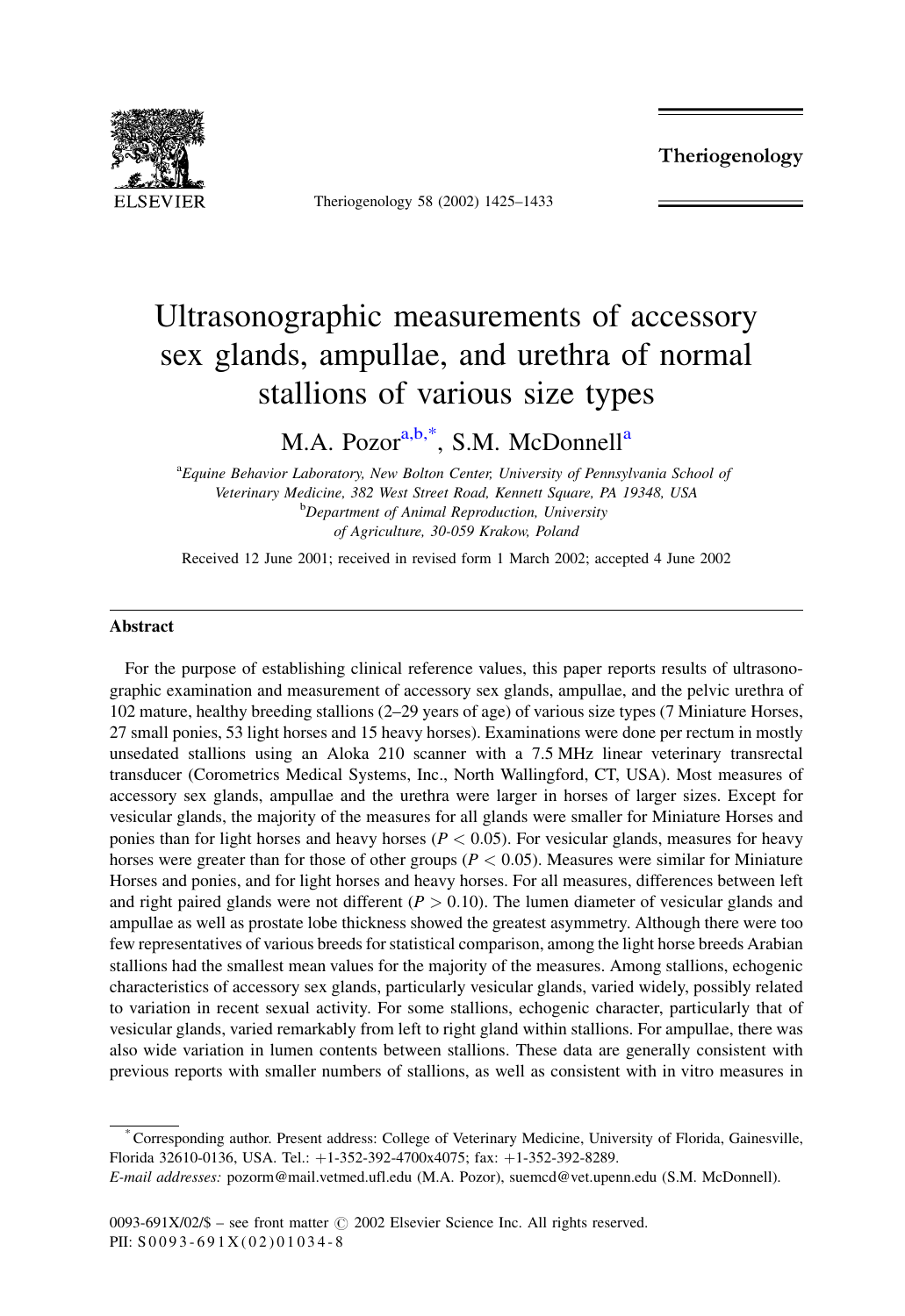previous studies. The results provide useful clinical guidelines for size measures of accessory sex glands in horses.

© 2002 Elsevier Science Inc. All rights reserved.

Keywords: Stallion; Accessory sex glands; Pelvic ultrasonographic

### 1. Introduction

The technique of ultrasonographic imaging of accessory sex glands as a useful adjunct to clinical evaluation of stallions was first introduced by Little and Woods in 1987 [1]. In that and subsequent reports these and other authors described ultrasonographic characteristics, size measures, and dynamic changes in size and character in small numbers of horse and pony  $[1-5]$ . Subsequently, considerable information has been published on the technique, providing sample images of normal glands and of pathologic changes  $[6-8]$ . This method has proven to be the only tool for a clinician to objectively evaluate the majority of the structures of internal genitalia of the stallion. However, it has not become a popular practice due to the belief that it could be dangerous to both the veterinarian and the stallion.

To date, measures of ultrasonographic imaged accessory sex glands of stallions have not been published for a larger sample of stallions. This paper reports the size and character of ultrasonographic imaged accessory sex glands of 102 stallions representing each of the four major size types (Miniature Horse, pony, light horse, and heavy horse).

## 2. Materials and methods

A total of 102 stallions were examined. These included seven Miniature Horses (3–12) years of age, weighing 73–132 kg), 27 ponies (2–21 years, weighing 108–235 kg), 53 light horses  $(3-29)$  years, weighing 330–575 kg), and 15 heavy horses  $(2-24)$  years, weighing 541–833 kg). The light horse group included 9 Arabians, 9 Thoroughbreds, 20 Standardbreds, 15 other light horse breeds (Appaloosa, Paint, Warmblood and crossbred). Heavy horses included 12 Percherons and 3 Belgians. These stallions were all in active breeding programs and were examined either on their resident farm or at our reproduction referral clinic. No fertility problems were known or suspected in any of the stallions. Thirty-four stallions were examined immediately after semen collection. Sixty-eight were examined while at sexual rest.

An Aloka 210 ultrasonographic scanner with a 7.5 MHz linear veterinary transrectal transducer was used (Corometrics Medical Systems, Inc., North Wallingford, CT, USA). Stallions were restrained by halter in stocks or with the hind quarters positioned at the doorway of a box stall. Fourteen subjects were sedated with xylazine. Of these only four were judged to require sedation for safe compliance with the examination. For the remaining 10 stallions, the farm management requested that their stallions be sedated for the procedure.

In order to obtain relaxation of the stallion for examination per rectum, the anus was gently massaged until the anal sphincter relaxed and the stallion stood quietly (usually 1– 2 min). Using copious lubricant the hand was then slowly introduced rectally and feces were evacuated. Accessory glands, urethra, and ampullae of deferent ducts were each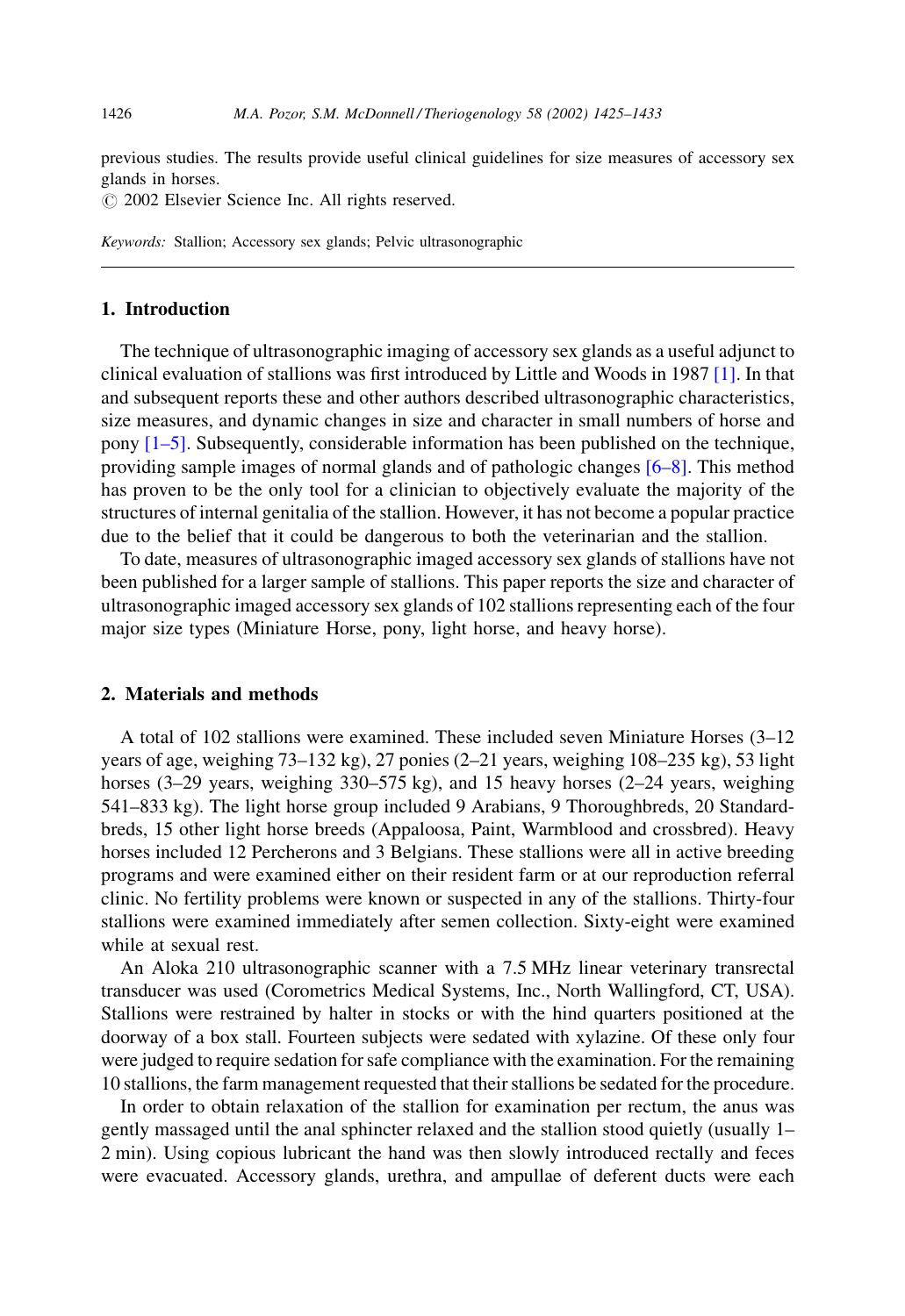1427

located manually, before introducing the transducer. Following previously described methods for locating and visualizing each structure  $[2,6]$ , 20 specific measures were recorded. These included length and height of each bulbourethral gland; maximum dorsalventral thickness of each lobe and of the isthmus of the prostate; total diameter, wall thickness, and lumen diameter of each vesicular gland and each ampulla of deferent duct at their most distended portion; and total diameter of the urethra caudal to the seminal colliculus. Whenever the ultrasonographic image of a structure differed from previously described as normal, a complete breeding soundness evaluation was performed with particular attention to semen evaluation  $[9]$ .

#### 2.1. Statistical analysis

Mean differences among size types were tested using simple one-way ANOVA followed by LSD comparisons of means (Analytical Software—Statistix, Tallahassee, FL). Paired ttest procedures were used to compare measures of left and right structures.

## 3. Results

Means and ranges for each measure by size-type are shown in Table 1. Except for vesicular glands, the majority of the measures for all glands were smaller for miniature horses and ponies than for light horses and heavy horses ( $P < 0.05$ ). For vesicular glands,

|                     | Miniature<br>Horse $(n = 7)$ | Pony<br>$(n = 27)$   | Light horse<br>$(n = 53)$ | Heavy horse<br>$(n = 15)$ |
|---------------------|------------------------------|----------------------|---------------------------|---------------------------|
| Bulbourethral gland |                              |                      |                           |                           |
| Length              | $21^a (16-27)$               | $28^b$ (21-39)       | $38^{\circ}$ (17-59)      | $35^{\circ}$ (30–44)      |
| Height              | $14^a$ (11–19)               | $17^{\rm a}$ (10–24) | $24^b$ (12–39)            | $22^b$ (16-33)            |
| Prostate            |                              |                      |                           |                           |
| Lobe thickness      | $18^a$ (11–29)               | $20^a$ (14–27)       | $25^{\rm b}$ (10–40)      | $27^b$ (18-39)            |
| Isthmus thickness   | $8^a$ (4-11)                 | $7^{a,b}$ $(2-16)$   | $10^b$ (4–25)             | $11^b$ (5–31)             |
| Vesicular gland     |                              |                      |                           |                           |
| Total diameter      | $9^a$ (5–15)                 | $12^a$ (3–30)        | $12^a (4 - 20)$           | $16^b$ (8–43)             |
| Wall diameter       | $3^a$ (1–6)                  | $4^a(1-10)$          | $4^a$ (1-8)               | $3^a$ (1–4)               |
| Lumen diameter      | $4^a$ (2–11)                 | $6^a$ (1–26)         | $5^a$ (0-11)              | $11^b$ (2–39)             |
| Ampulla             |                              |                      |                           |                           |
| Total diameter      | $10^{a,b}$ (5–20)            | $8^a$ (4-12)         | $11^{b,c}$ (4–18)         | $13^{\circ}$ (6-17)       |
| Wall diameter       | $4^a$ (2–10)                 | $3^a$ (1–5)          | $5^b$ (2–8)               | $5^b$ (3-7)               |
| Lumen diameter      | $1^a (0-3)$                  | $1^a (0-2)$          | $2^a(0-6)$                | $2^a (0-4)$               |
| Urethra             |                              |                      |                           |                           |
| Total diameter      | $15^a$ (10-20)               | $19^b$ (13–24)       | $26^{\circ}$ (14-35)      | $30^d$ (24–38)            |

Table 1 Dimensions of accessory sex glands, ampullae and urethra in 102 stallions of various size types<sup>1</sup>

Values with different superscripts across different rows (a-d) differ significantly ( $P < 0.05$ ). <sup>1</sup>Mean (range) is expressed in mm.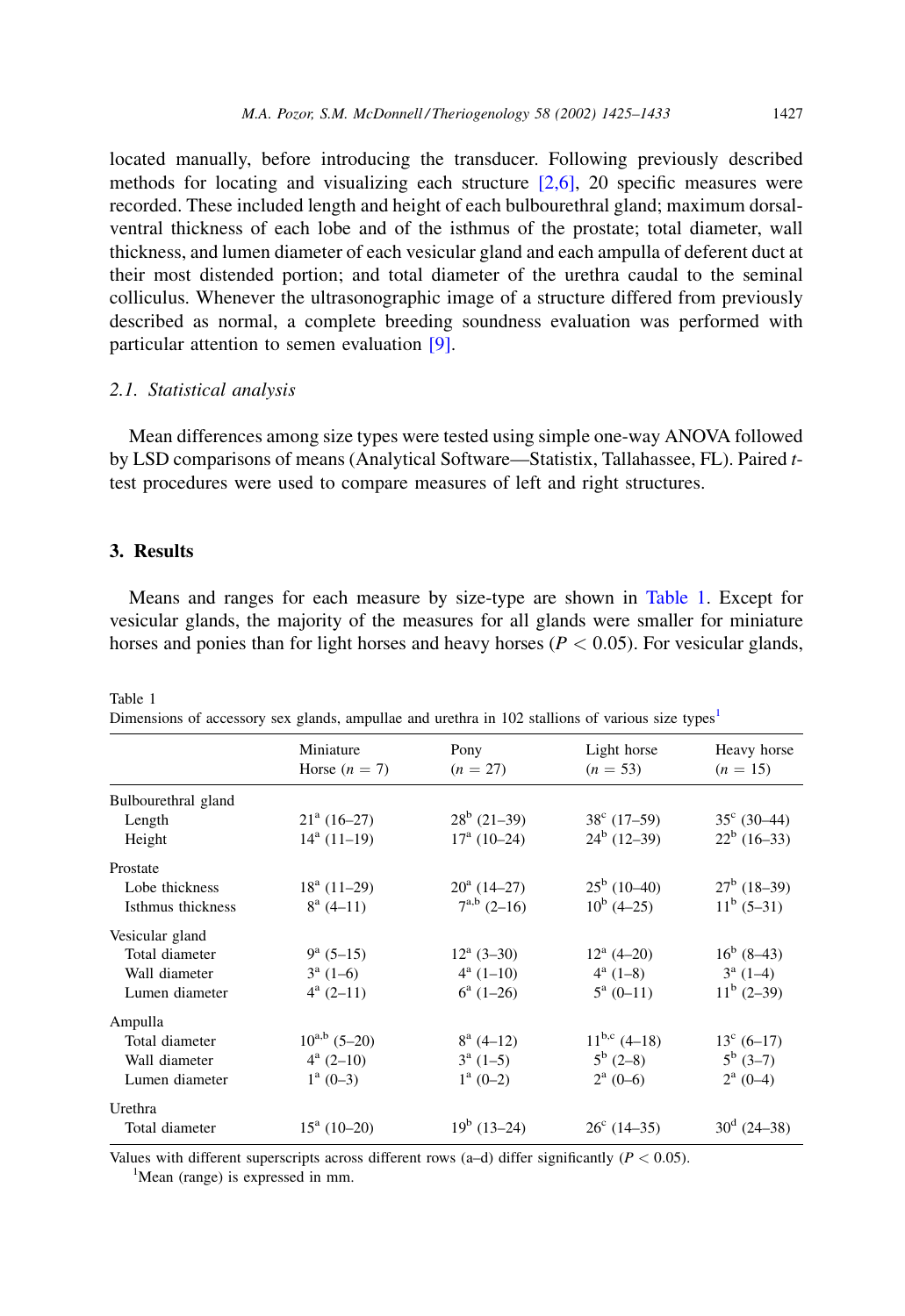$D$ organizac $\text{diff}$ organizac $(1000, 1000)$ 

Table 2

| Asymmetry of paired accessory sex glands and ampullae of 102 stallions |  |  |  |  |
|------------------------------------------------------------------------|--|--|--|--|
|------------------------------------------------------------------------|--|--|--|--|

|                     | $r$ encemage unierence (smaller $-100\%$ ) |             |  |
|---------------------|--------------------------------------------|-------------|--|
|                     | Mean                                       | Range       |  |
| Bulbourethral gland |                                            |             |  |
| Length              | 12.2                                       | $0 - 79.5$  |  |
| Height              | 14.3                                       | $0 - 57.1$  |  |
| Prostate            |                                            |             |  |
| Lobe thickness      | 14.1                                       | $0 - 383.3$ |  |
| Vesicular gland     |                                            |             |  |
| Total diameter      | 34.7                                       | $0 - 183.3$ |  |
| Wall diameter       | 39.7                                       | $0 - 300$   |  |
| Lumen diameter      | 81.4                                       | $0 - 700$   |  |
| Ampulla             |                                            |             |  |
| Total diameter      | 9.1                                        | $0 - 33.3$  |  |
| Wall diameter       | 22.1                                       | $0 - 133.3$ |  |
| Lumen diameter      | 81.3                                       | $0 - 300$   |  |

measures for heavy horses were greater than for those of other groups ( $P < 0.05$ ). Measures were similar for Miniature Horses and ponies and for light horses and heavy horses.

For all measures, mean differences between left and right paired glands were not different ( $P > 0.10$ ). Table 2 summarizes percentage differences between paired glands within stallions. Lumen diameter of vesicular glands and ampullae as well as prostate lobe thickness showed the greatest asymmetry.

Results by breed are summarized in Table 3. The Trakehners, Holsteiners, Appaloosas, and Paints were of similar body height and weight and so were grouped. There were too few subjects to warrant statistical analysis of breed differences; however it is of note that among the light horse breeds in this sample, Arabian stallions had the smallest mean values for the majority of the measures.

Among stallions, echogenic characteristics of accessory sex glands varied widely, apparently dependent upon recent sexual activity. This was particularly the case for vesicular glands (Fig. 1). Following prolonged teasing without ejaculation, vesicular gland contents were more highly echogenic indicating greater density. For some stallions, echogenic character, particularly that of vesicular glands, varied remarkably from left to right gland. However, we did not identify inflammatory cells on stained preparations of semen of these stallions. For ampullae, there was also wide variation between stallions in echogenicity of lumen contents (Fig. 2). We did not observe problems with ejaculation or other indications of obstruction of ampullae of deferent ducts in any of these stallions.

## 4. Discussion

These data provide guidelines for size measures of accessory sex glands in stallions. Most measures of accessory sex glands, ampullae and the urethra were larger in horses of

1428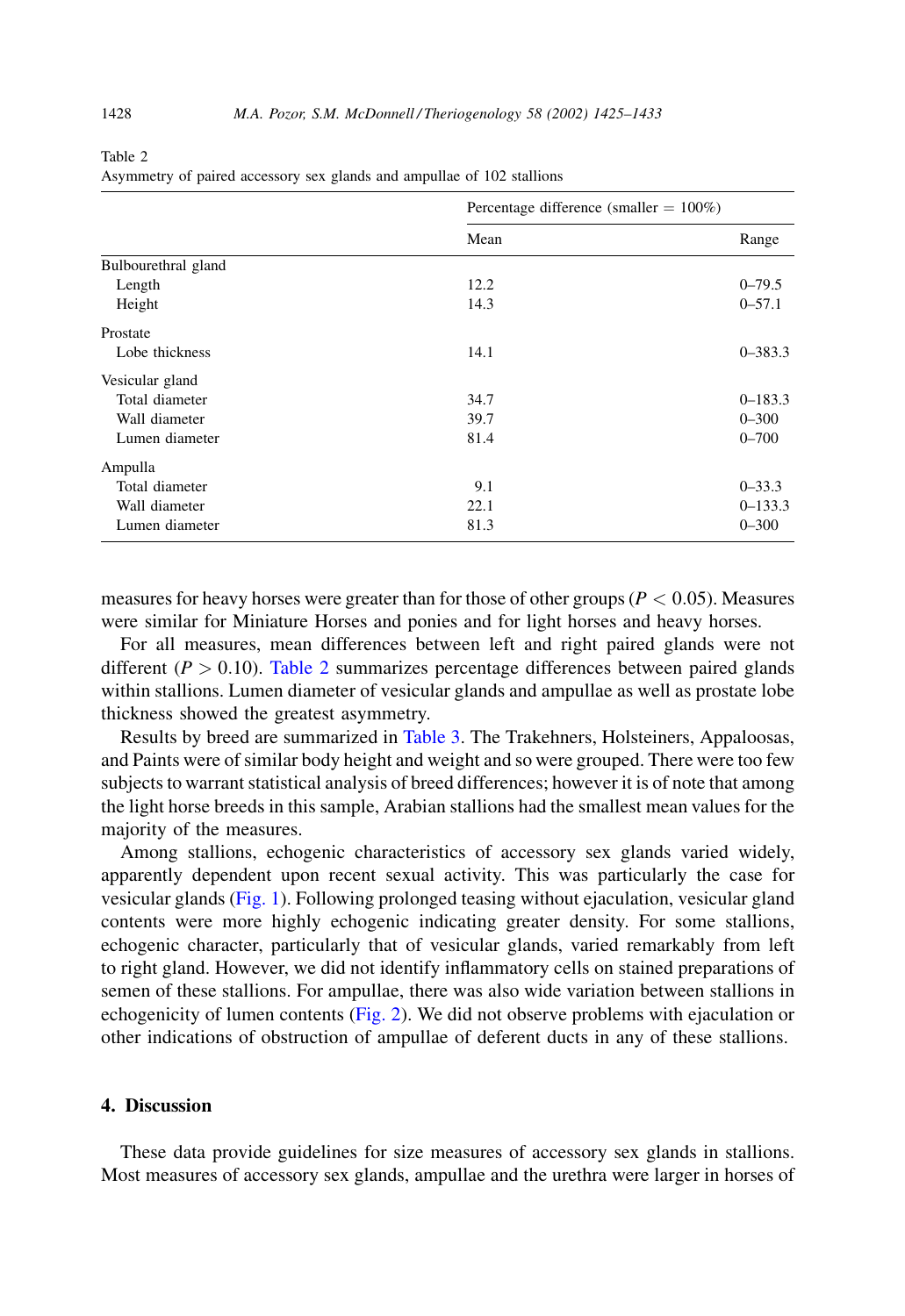| 1429 |
|------|
|      |

|                     | Arabian<br>$(n = 9)$ | Thoroughbred<br>$(n = 9)$ | Standardbred<br>$(n = 20)$ | Trakehner, Holsteiner,<br>Appaloosa, Paint<br>$(n = 5)$ | Other Warmblood,<br>Warmblood cross<br>$(n = 10)$ |
|---------------------|----------------------|---------------------------|----------------------------|---------------------------------------------------------|---------------------------------------------------|
| Bulbourethral gland |                      |                           |                            |                                                         |                                                   |
| Length              | $31(17-42)$          | $37(28-59)$               | 41 $(30-54)$               | $37(33-40)$                                             | $40(33-57)$                                       |
| Height              | $20(12-29)$          | $23(15-39)$               | $27(14-32)$                | $24(17-30)$                                             | $23(18-30)$                                       |
| Prostate            |                      |                           |                            |                                                         |                                                   |
| Lobe thickness      | $21(16-28)$          | $27(15-40)$               | $26(10-35)$                | $27(18-35)$                                             | $27(19-33)$                                       |
| Isthmus thickness   | $7(4-11)$            | $8(4-17)$                 | $12(6-22)$                 | $12(4-25)$                                              | $10(4-16)$                                        |
| Vesicular gland     |                      |                           |                            |                                                         |                                                   |
| Total diameter      | $8(4-14)$            | $14(4-19)$                | $13(5-20)$                 | $10(4-14)$                                              | $12(4-18)$                                        |
| Wall diameter       | $3(1-5)$             | $3(1-7)$                  | $4(1-8)$                   | $3(2-4)$                                                | $4(1-8)$                                          |
| Lumen diameter      | $3(0-7)$             | $7(1-10)$                 | $5(1-11)$                  | $4(1-7)$                                                | $4(1-7)$                                          |
| Ampulla             |                      |                           |                            |                                                         |                                                   |
| Total diameter      | $10(4-13)$           | $11(7-15)$                | $13(16-18)$                | $10(6-18)$                                              | $11(8-13)$                                        |
| Wall diameter       | $5(2-8)$             | $5(2-7)$                  | $5(2-7)$                   | $4(2-7)$                                                | $4(3-5)$                                          |
| Lumen diameter      | $1(0-2)$             | $2(0-6)$                  | $2(0-5)$                   | $2(0-5)$                                                | $2(1-4)$                                          |
| Urethra             |                      |                           |                            |                                                         |                                                   |
| Total diameter      | $25(15-35)$          | $23(14-31)$               | $28(19-33)$                | $29(25-35)$                                             | $25(18-33)$                                       |

<span id="page-4-0"></span>Table 3

Dimensions of accessory sex glands, ampullae and urethra in 53 light horses of various breeds

larger sizes. However, given the wide variation in the size of horses in this sample, corresponding differences in measures of accessory sex glands were not as great as might be expected. The relationship between size type of stallions and measures of accessory sex glands and ampullae was found to be similar in an early in vitro study of stallion reproductive tracts obtained at slaughter (Kosiniak K. Stallion semen plasma—production and properties of components. Unpublished postdoctoral dissertation (in Polish), Agricultural University of Krakow, Poland, 1987).

Our results are also comparable to previously reported mean measures of accessory sex glands for small groups of horse and pony stallions  $[1,2]$ . Recently, Little  $[6]$  published mean ultrasonographic measures of maximum dorsoventral gland diameters of ampullae, prostate and bulbourethral glands, based on evaluations of 20 mature, nonstimulated stallions. The measures of the ampullae and the prostates of these stallions are larger than those obtained in the present study for light horses and heavy horses. The breeds and sizes of these stallions were not reported. Also, in another report of ultrasonographic evaluation of the accessory sex glands of heavy type stallions, measures are slightly greater than we found for heavy horses  $[10]$ . The authors of this short report indicated that they were able to identify vesicular glands only in a case of chronic vesiculitis and in another case of a stallion that was sexually stimulated. This may suggest differences among studies in technique of ultrasonographic evaluation. We have observed that slight differences in pressure applied to the ultrasonographic transducer may result in variations in values of measures of these very small structures. Also, for that work a 5 MHz transducer was used, while a 7.5 MHz transducer was used in the work reported here. No doubt considerable improvements in equipment and technique will lead to further increases in imaging ability and quality.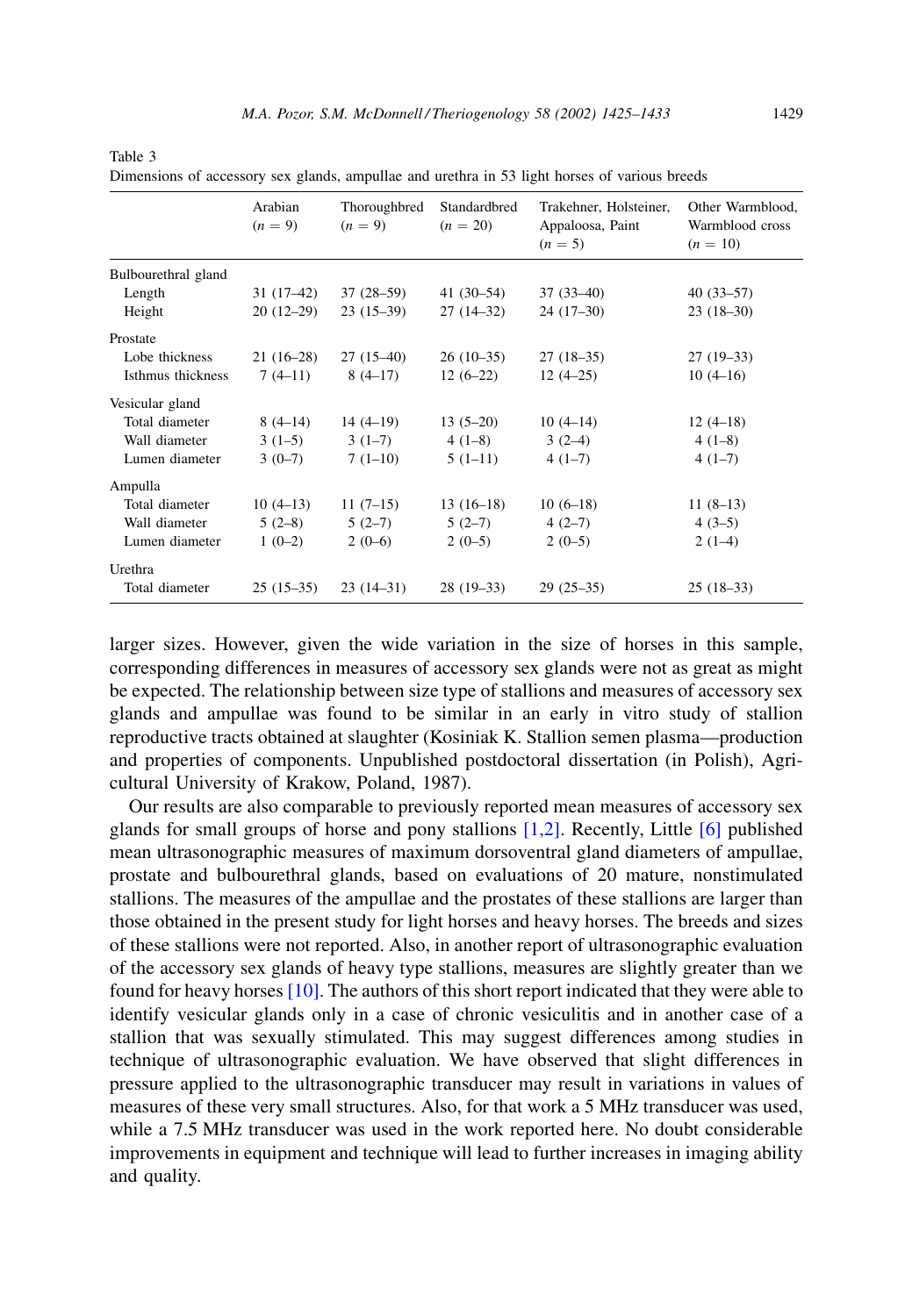<span id="page-5-0"></span>

Fig. 1. Examples of ultrasound images of vesicular glands: (a) most typical—large, echolucent lumen; (b) large, echogenic lumen; (c) and (d) images of left and right vesicular glands of one stallion.

For many of the stallions evaluated in this study, the size and character of lumen contents varied remarkably between paired glands. This finding is important in clinical evaluation. Malmgren [11] suggested that highly echogenic character of the lumen of vesicular glands, particularly with a difference between paired glands, indicated possible inflammation. In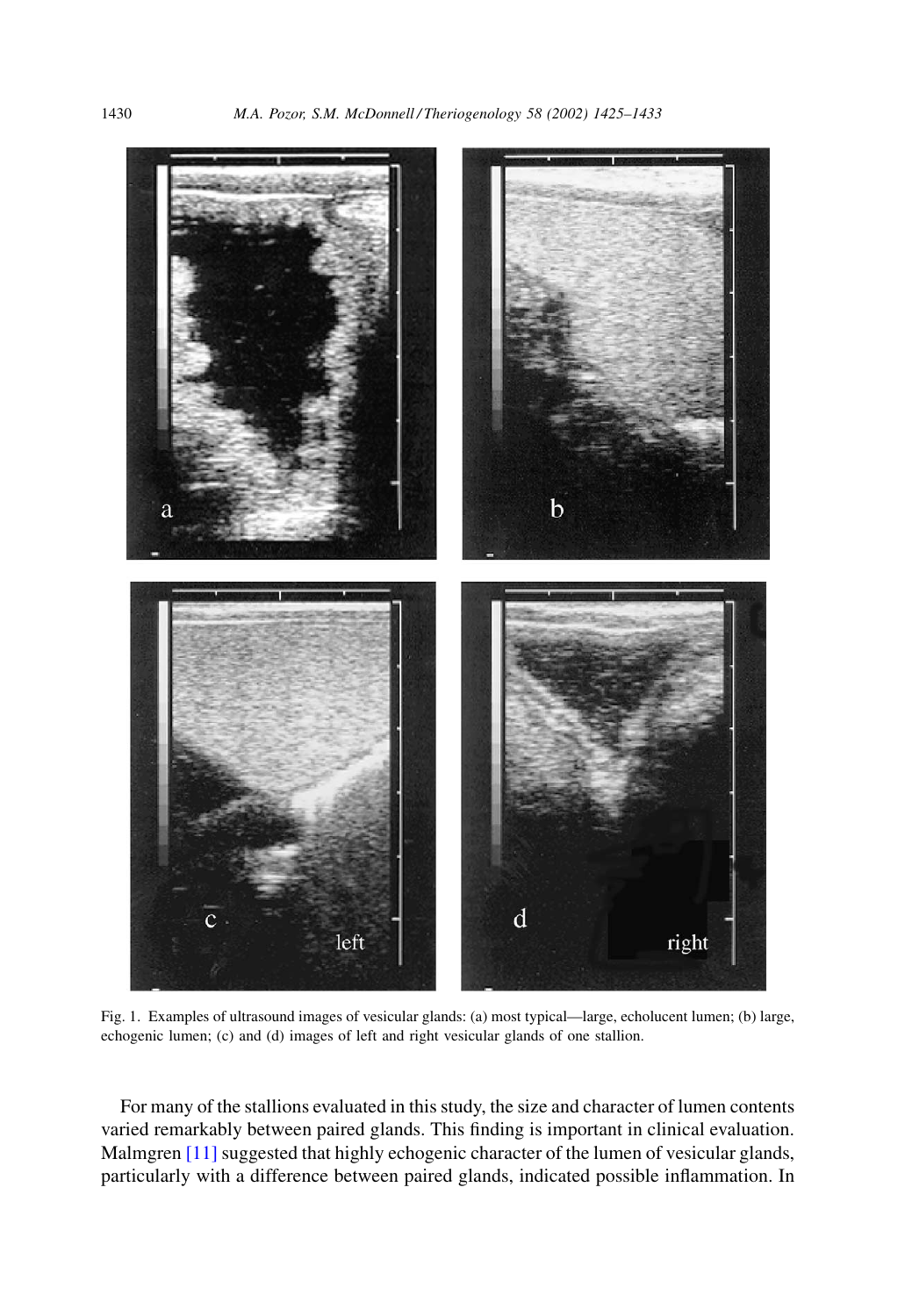<span id="page-6-0"></span>

Fig. 2. Examples of ultrasound images of ampullae of deferent ducts-longitudinal sections: (a) most typicalwith small, echolucent lumen; (b) uniform echogenicity—lumen not visible; (c) wide, echolucent lumen; (d) wide, echogenic lumen.

the current study, we saw great variation in echogenic character within and between stallions that were all known to have semen free of inflammatory cells. Therefore, we can conclude that highly echogenic gland contents does not necessarily indicate inflammation.

There are no studies evaluating the variation in size within stallion due to season. As there are seasonal differences in volume and sperm concentration in stallions, it can be expected that there would be corresponding differences in gland measures.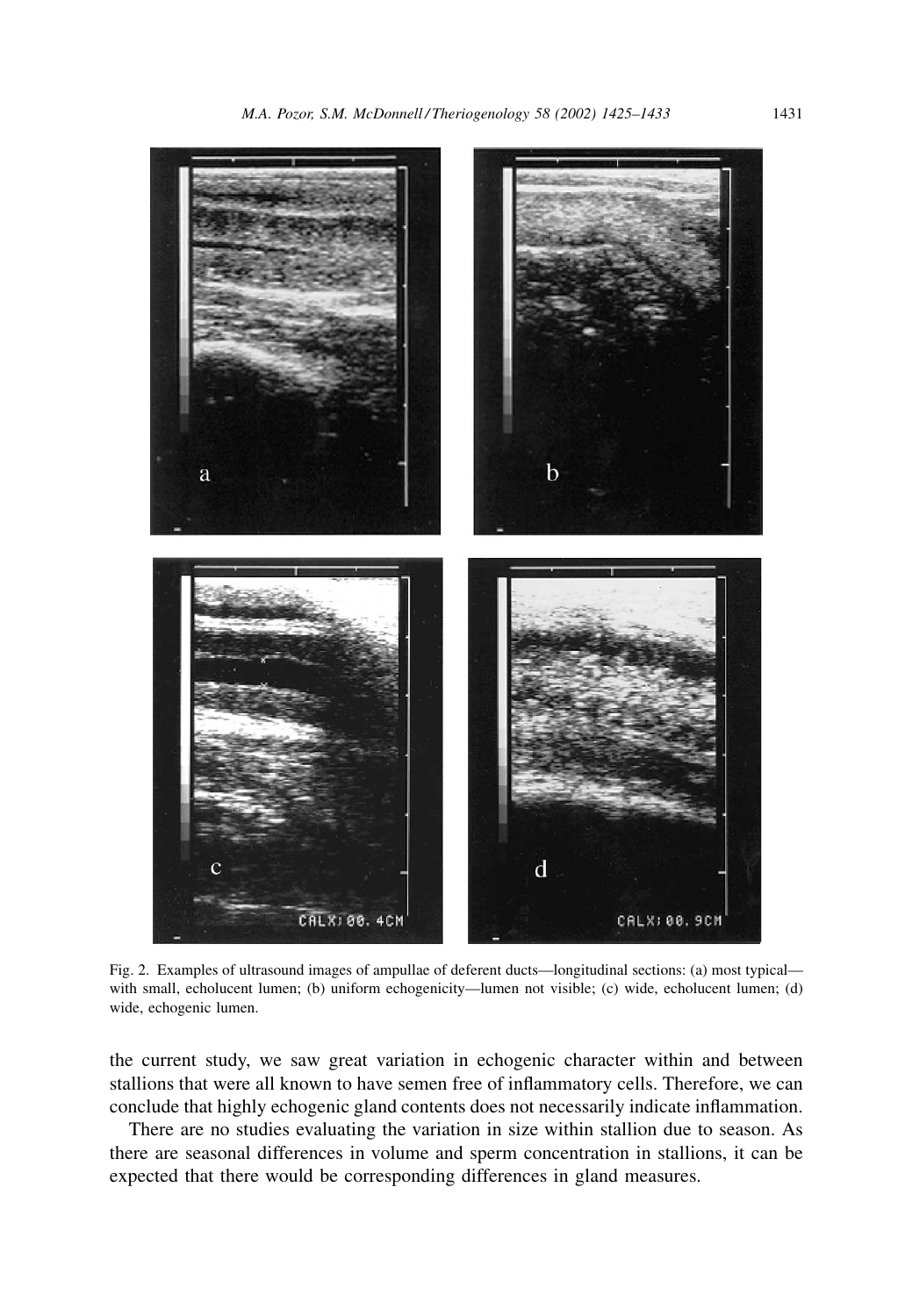<span id="page-7-0"></span>In this study and in general stallion clinical practice there are several other factors about which little is known that may affect size and character of accessory sex glands. One factor that may obviously affect accessory sex gland size and contents is interval from ejaculation at the time of examination. Weber et al.  $[2]$  showed that dimensions of accessory sex glands in stallions, except wall diameter of ampullae and vesicular glands, increase after sexual preparation and decrease immediately after ejaculation. However, in majority of cases there were no significant differences between measures taken before sexual preparation and immediately after ejaculation. Only total diameter of ampullae and vesicular glands, as well as lumenal diameter of vesicular glands were significantly lower after ejaculation than before sexual preparation. In this sample of 102 stallions, 34 were examined within 1 h after ejaculation while the remaining 68 had variable ejaculation intervals ranging from days to months. Replication of the analyses of a subset of this sample excluding the 34 stallions examined within an hour of ejaculation yielded the same results concerning variation among size types of stallions. Similarly, work specifically addressing age, reproductive history, and sedation for examination and other factors would add to our understanding to observed variation. It has been found that accessory sex gland size and content varied with the sociosexual environment, where stallion with harem status had larger glands than those with bachelor stallion status  $[12]$ .

#### **Acknowledgements**

This is a Dorothy Russell Havemeyer Foundation project. Drs. Regina Turner, Charles Love, and Nancy Diehl provided advice and/or assistance with access to stallions.

## **References**

- [1] Little TV, Woods GL. Ultrasonography of accessory sex glands in the stallion. J Reprod Fertil 1987;35(Suppl):87-94.
- [2] Weber JA, Geary RT, Woods GL. Changes in accessory sex glands of stallions after sexual preparation and ejaculation. J Am Vet Med Assoc 1990;196:1084-9.
- [3] Weber JA, Woods GL. A technique for transrectal ultrasonography of stallions during ejaculation. Theriogenology 1991;36:831-7.
- [4] Weber JA, Woods GL. Transrectal ultrasonography for the evaluation of stallion accessory sex glands. Vet Clin North Am Equine Pract 1992;8:183-90.
- [5] Weber JA, Woods GL. Ultrasonographic measurement of stallion accessory sex glands and excurrent ducts during emission and ejaculation. Biol Reprod 1993;49:267-73.
- [6] Little TV. Accessory sex gland and internal reproductive tract evaluation. In: Rantanen NW, McKinnon AO, editors. Equine diagnostic ultrasonography. Philadelphia: Williams and Wilkins, 1998. p. 271–87.
- [7] Turner RM. Ultrasonography of the genital tract of the stallion. In: Reef VB, editor. Equine diagnostic ultrasonographic. Philadelphia: Saunders, 1998. p. 446-79.
- [8] Weber JA. Stallion. In: Ginther OJ, editor. Ultrasonic imaging and animal reproduction: horses. Cross Plains, WI: Equiservices Publishing, 1995. p. 309-34.
- [9] Kenney RM, Hurtgen, JP, Pierson R, Witherspoon D, Simons, J. Clinical fertility evaluation of the stallion. Hastings, Nebraska: Society for Theriogenology, 1983.
- [10] Behn C, Von Frey W, Saelzer P. Ultrasonographic evaluation of the accessory sex glands in heavy type stallions. In: Proceedings of the 30th Conference on Physiology and Pathology of Reproduction, Wien, 1997. Reprod Dom Anim 1997;32:45.